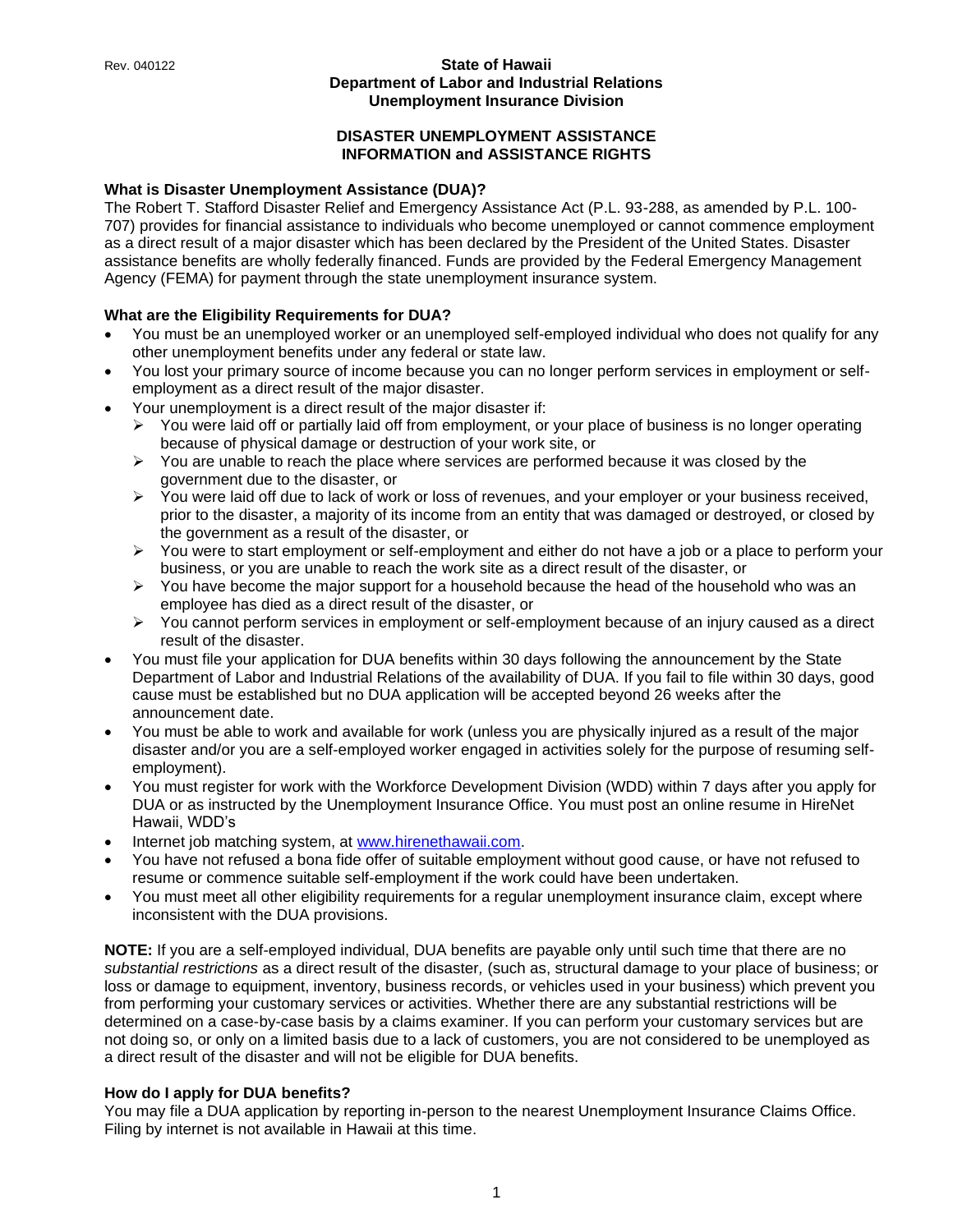## **How long can I receive DUA benefits?**

DUA is available to an individual as long as the individual's unemployment caused by a major disaster continues but no longer than 26 weeks after the announcement of the major disaster, provided that all eligibility requirements are met, and an earlier date for the end of the disaster has not been determined.

## **What kinds of income/benefits are deductible from DUA?**

The weekly DUA amount, payable to an individual for a week is reduced by wages earned in such week in accordance with State law provisions. The following will also be deducted:

- Compensation from any source for wage loss due to illness or disability.
- Supplemental unemployment compensation payable under a collective bargaining agreement.
- Private income protection insurance.
- Any worker's compensation benefits paid to survivors due to the death of the head of the household as a result of the major disaster.
- Income received from retirement or pension plans which are deductible under State law.

## **How much is my weekly DUA payment?**

The DUA weekly assistance amount (WAA) is computed in accordance with the applicable state law formula used to compute weekly benefit amounts under the State's regular unemployment insurance program except that the minimum weekly DUA amount payable in most cases is 50% of the average weekly benefit amount (AWBA) paid in the State. In making the computation, all covered and uncovered employment is included.

- 1. If you have wages or net income in two quarters of your base period and total wages of 26 times your DUA WAA, your DUA WAA will be computed as one twenty-first (1/21) of the wages/net income paid during the calendar quarter in which your wages/net income were the highest. The base period used to determine if you qualify is your most recently completed tax year prior to the effective date of your claim. Your wages/net earnings from both covered and non-covered employment and self-employment are included in the base period wages. The maximum DUA WAA is the same as the State's maximum weekly benefit amount for this year. For 2022, the maximum weekly benefit amount is \$695.
- 2. If your DUA WAA computed under method #1 above is less than 50% of the AWBA, your DUA WAA will be the higher figure. For the period from April 1, 2022 to June 30, 2022, the AWBA amount is \$479.48, and 50% of the AWBA for Hawaii is \$240.
- 3. If you worked part-time during the most recently completed tax year either in employment or self-employment, you will be entitled to the higher of 1/21 of your high quarter wages, or the percent of your part-time hours to the customary full-time weekly hours of your occupation times 50% of the AWBA. If you had insufficient or no base period wages/net income or your business suffered a loss, you will be entitled to the 50% AWBA.
- 4. If you had no prior employment, and you were supposed to start employment or self-employment at the time of the disaster but were prevented from doing so as a direct result of the disaster, your DUA WAA will be the 50% AWBA.
- 5. If you customarily worked in a family unit or in the same self-employment business, you will be entitled to wages or net income of the business allocated equally among the adult family members of the business, unless there is documentation to substantiate otherwise.
- 6. Minors (persons under 18 at the time they file their initial DUA application) who worked as a member of a family unit in a business/farm will be credited with the actual wages earned or paid, provided the amount of income is substantiated by business records or certified by an adult member.
- 7. Employment or self-employment, or wages earned or paid for employment or self-employment, contrary to or prohibited by any federal law cannot be used to establish a DUA claim. For example, services by an illegal alien are prohibited by federal law.

If you do not have your tax return for the most recently completed tax year or records to substantiate the existence of your business and your net income during the most recently completed tax year, your DUA WAA will be computed according to #1, 2, or 3 above based on your affidavit of net income. If you are able to substantiate the existence of your business but do not furnish substantiating documentation of your net income as required within 21 days, your DUA weekly amount will be reduced to 50% of the AWBA. If you fail to substantiate any evidence of your self-employment and net income, your DUA claim may be redetermined to be invalid, and you will be liable for any overpaid benefits and may be subject to administrative penalties or prosecuted for fraud.

## **How do I submit claims for weekly benefits?**

You will be mailed *Weekly Request for Assistance* claim forms to request payment of DUA benefits. Instructions for completing the forms will also be mailed to you. The claim forms must be submitted weekly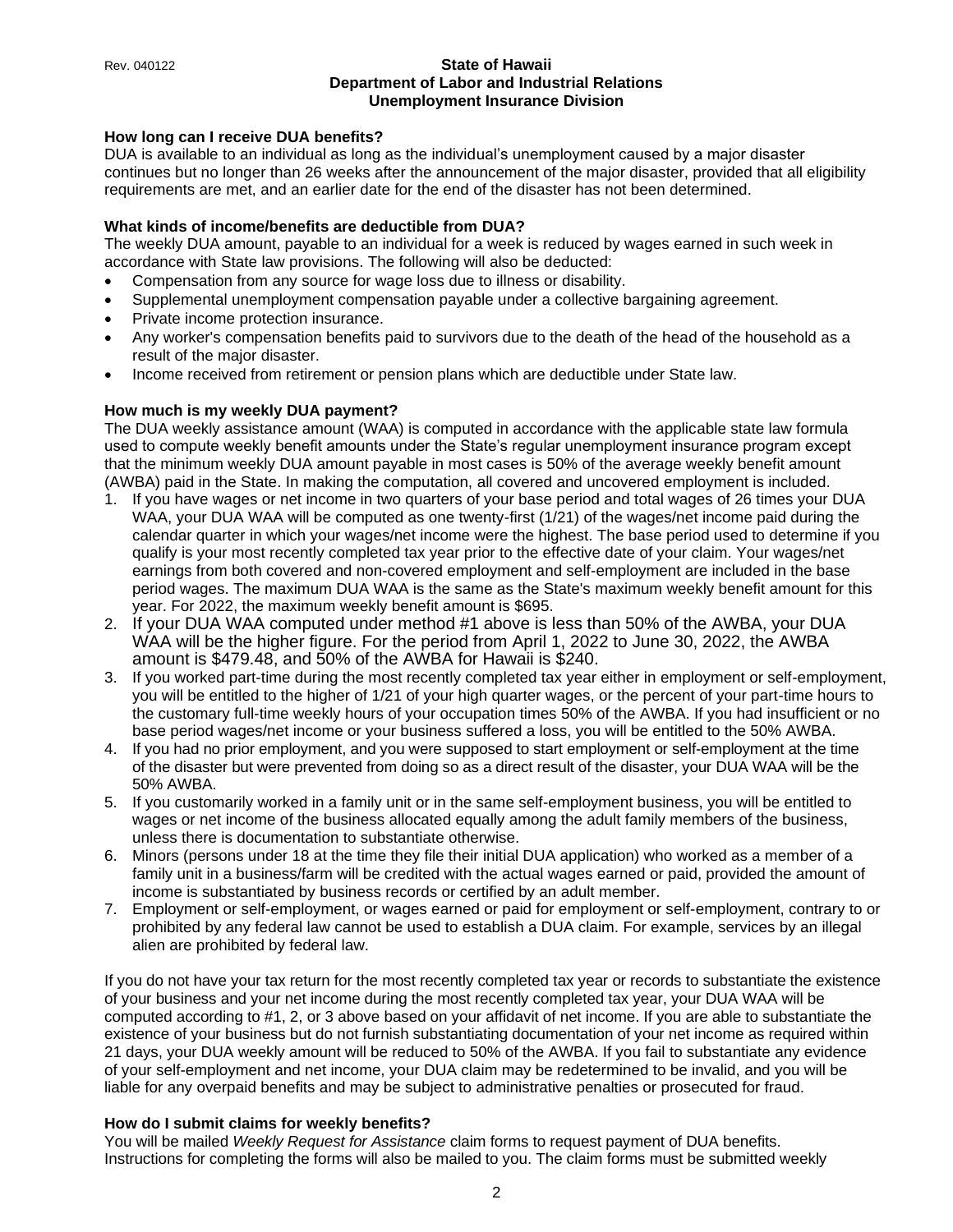for each week you are claiming DUA assistance. The period for the weekly claim always begins on Sunday and ends on the Saturday of the week you are filing for. The claim forms must be postmarked or received by the unemployment claims office within 7 days from the weekending date of the claim. The claim may be accepted beyond 7 days if you can show good cause for the late filing. Filing DUA weekly certifications by telephone or internet are not available at this time.

If you do not file weekly claim forms for two or more consecutive weeks, you must reopen your claim. If you relocate to another island or out-of-state, you must report your change in address, change your claim office, and register for work at your local employment service office.

## **What if I disagree with a determination made by the Unemployment Insurance Division?**

You will receive a *Notice of Determination of Entitlement* which will provide you with information on whether you are entitled to DUA assistance or whether you are not entitled. If you disagree with any determination made by the Unemployment Insurance Division, you may request reconsideration by the Unemployment Insurance Division or file an appeal for review by the Employment Security Appeals Referees Office (ESARO). Your request for reconsideration or appeal must be in writing. If you are requesting reconsideration, you must submit the request within 10 calendar days after the date the determination was delivered or mailed to your nearest unemployment insurance claims office. If you are filing an appeal, you must submit your appeal within 60 calendar days from the date the determination was delivered or mailed to your nearest unemployment insurance claims office or directly to ESARO with a copy of the determination.

## **DUA Benefits are Taxable**

DUA benefits are fully taxable if you are required to file a tax return. You may elect to have federal income taxes of 10% and Hawaii state income taxes of 5% withheld from DUA benefits payable to you. You can make this election when you file a new claim or later during your benefit year. Once you elect withholding, you are permitted only one change to stop withholding of federal and/or state income taxes. If you do not elect withholding, it may be necessary for you to make estimated tax payments.

You will be furnished a statement, Form 1099G, at the end of January, reporting benefits paid to you by the Unemployment Insurance Division, and any federal or Hawaii state income taxes withheld.

Tax questions should be directed to the Internal Revenue Service for federal tax information or to the State Department of Taxation, Taxpayer Services Branch, for Hawaii state tax information.

#### **Child Support Deductions**

Child support payments are deductible from your DUA benefits. The Child Support Enforcement Agency (CSEA) is responsible for collecting child support obligations and the amount withheld is determined by an agreement between the CSEA and the affected parent or by court action. The CSEA will be notified of your eligibility for DUA benefits and will determine how much is deductible. If you have any questions regarding the deductions made to your check or wish to make arrangements to take advantage of this program, please contact the appropriate CSEA office in your area.

## **For More Information**

Please contact your nearest unemployment claims office if you have questions or need more information regarding your DUA claim or the DUA program.